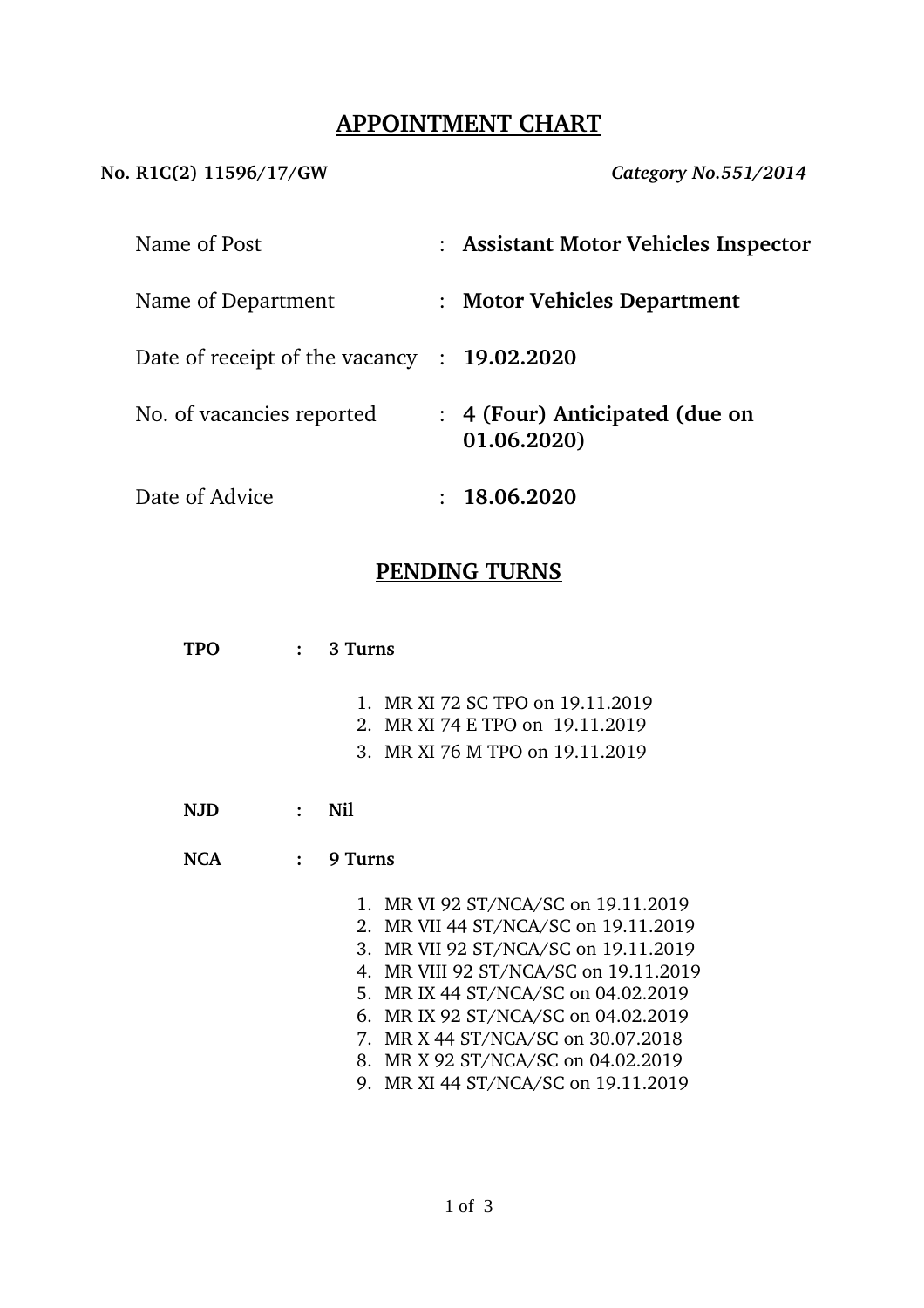# **MAIN ROTATION TO BE CONTINUED FROM MR XI 78 E**

| Sl.<br>No.                      | <b>Name and Address</b>                                                                                                                          | Rank<br>No.       | Community              | Rotation as approved<br>by the Commission                                                                                                           | <b>Remarks</b> |  |  |  |  |
|---------------------------------|--------------------------------------------------------------------------------------------------------------------------------------------------|-------------------|------------------------|-----------------------------------------------------------------------------------------------------------------------------------------------------|----------------|--|--|--|--|
| 1.                              | NISHANTH T G<br>QUARTERS NO: T4/1<br>NGO & PWD QUARTERS,<br>NEAR WATER AUTHORITY PL,<br>SUB REGISTRAR OFFICE ROAD,<br>ALUVA,<br>ERNAKULAM 683101 | $R - 17$<br>(S/L) | <b>SC - KURAVAN</b>    | MR XI 72 SC TPO on<br>19.11.2019 now<br>satisifed.<br>NCA Compensation to<br>MR VI 92 ST/NCA/SC<br>on 19.11.2019 also<br>satisified/No<br>ST/NCA/SC | <b>BC</b>      |  |  |  |  |
| 2.                              | <b>RAJESH K</b><br>KOLLAMMAVUKUDY HOUSE,<br>PATTAL,<br>IRINGOLE P O ,<br>ERNAKULAM 683545                                                        |                   | R - 290 HINDU - EZHAVA | <b>MR XI 81 OC</b>                                                                                                                                  | <b>OC</b>      |  |  |  |  |
| MR XI 78 E TPO to keep 50% rule |                                                                                                                                                  |                   |                        |                                                                                                                                                     |                |  |  |  |  |
| 3.                              | <b>SHOOJA MATTADA</b><br>PATHMALAYAM<br><b>KAVANOOR</b><br>MALAPPURAM 673644                                                                     | R - 288           | $(-)$                  | <b>MR XI 79 OC</b>                                                                                                                                  | OC             |  |  |  |  |
| MR XI 80 M TPO to keep 50% rule |                                                                                                                                                  |                   |                        |                                                                                                                                                     |                |  |  |  |  |
| 4.                              | <b>RAJESH R</b><br>ELLAPPARA HOUSE<br>VALAMBOOR<br>NORTH MAZHUVANNOOR P O  <br>ERNAKULAM                                                         |                   | R - 292 HINDU - EZHAVA | MR XI 74 E TPO on<br>19.11.2019 now<br>satisified                                                                                                   | <b>BC</b>      |  |  |  |  |

*Note: Sl.Nos. 2 & 4 are rearranged in the order of merit within the respective community for keeping seniority in the ranked list.*